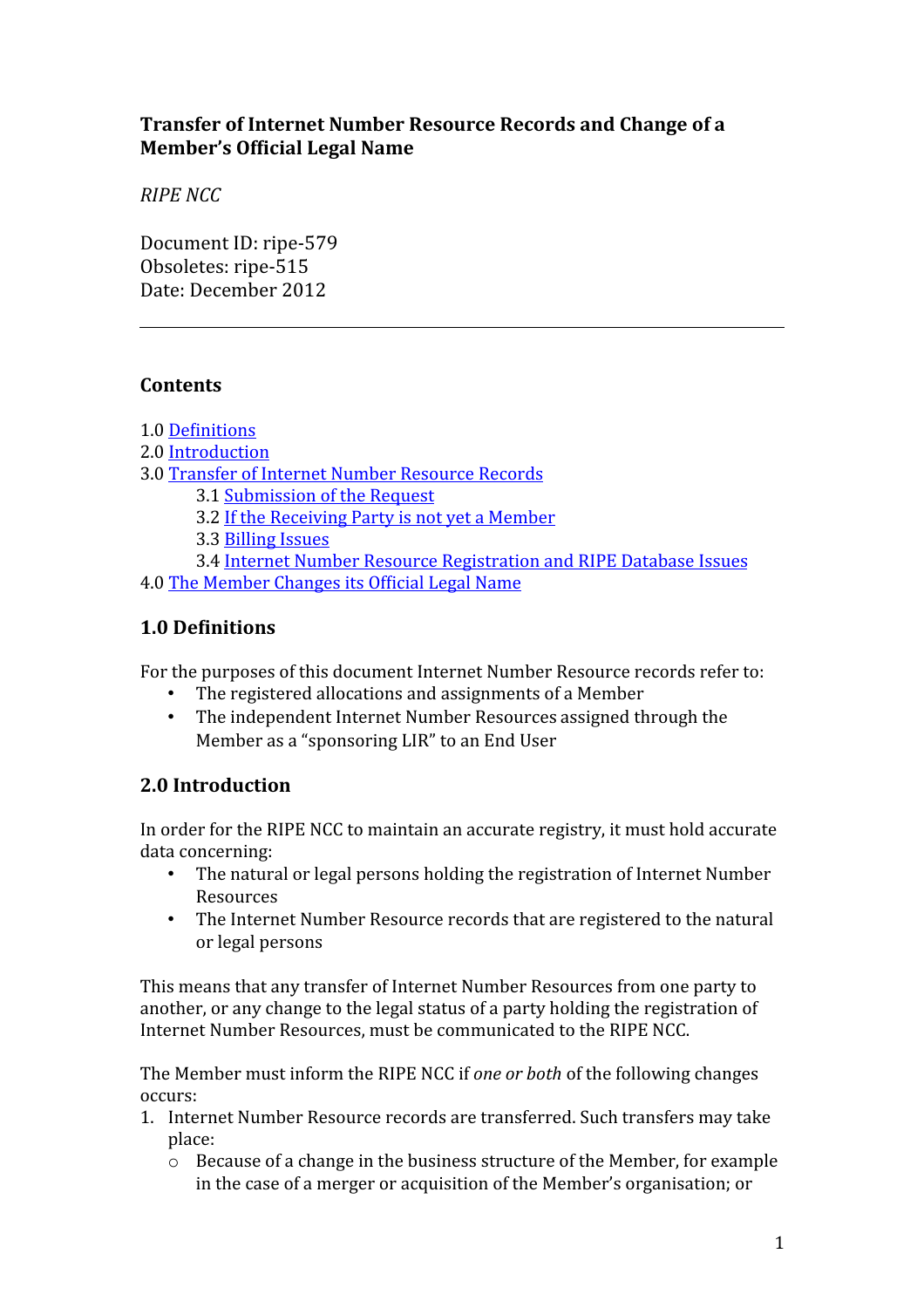- o In the case of a pure transfer of an allocation from a Member to another Member according to RIPE Policies [\(section 5.5, IPv4 Address Allocation](http://www.ripe.net/ripe/docs/ipv4-policies/#----transfers-of-allocations)  [and Assignment Policies for the RIPE NCC Service Region\)](http://www.ripe.net/ripe/docs/ipv4-policies/#----transfers-of-allocations). Such a transfer may also be facilitated through the [RIPE NCC Listing Service](https://www.ripe.net/lir-services/resource-management/listing)
- 2. The Member changes its official legal name**.** Such a change may occur, for example, because of a merger or acquisition of the Member's organisation.

This document describes the procedures to be followed for such changes to be properly communicated to, and registered with, the RIPE NCC.

#### **Note:**

If a change in the Member's official legal name is accompanied by a transfer of Internet Number Resource records, the Member must first inform the RIPE NCC of the name change and then of the transfer.

If a change in the Member's business structure is *not* accompanied by a transfer of Internet Number Resource records or a change in the Member's official legal name, then the RIPE NCC does not need to be informed of this change.

# <span id="page-1-1"></span>**3.0 Transfer of Internet Number Resource Records**

If a Member transfers their Internet Number Resource records to a third party for any reason, this transfer must be declared to, and approved by, the RIPE NCC.

## <span id="page-1-0"></span>**3.1 Submission of the Request for Transfer**

One of the involved parties must submit a request by email to the RIPE NCC for the transfer to be executed:

- If the transfer is due to a change in the business structure of the Member (e.g. merger or acquisition), the request must be submitted to [ncc@ripe.net](mailto:ncc@ripe.net)
- If the transfer is a transfer of allocation from one Member to another Member according to RIPE Policies (section 5.5, IPv4 Address Allocation [and Assignment Policies for the RIPE NCC Service Region\)](http://www.ripe.net/ripe/docs/ipv4-policies/#----transfers-of-allocations), the request must be submitted to [lir-help@ripe.net](mailto:lir-help@ripe.net)

A registered contact or an authorised person (e.g. senior manager, legal successor) must send the request.

The RIPE NCC will ask for the following information:

## **i. Information regarding the parties involved, including:**

- The full official legal names of all parties involved
- Which party will transfer the Internet Number Resource records and which party will receive them
- Recent registration papers issued by the relevant national authorities for all involved parties

If the current official legal names of the involved Members are different from the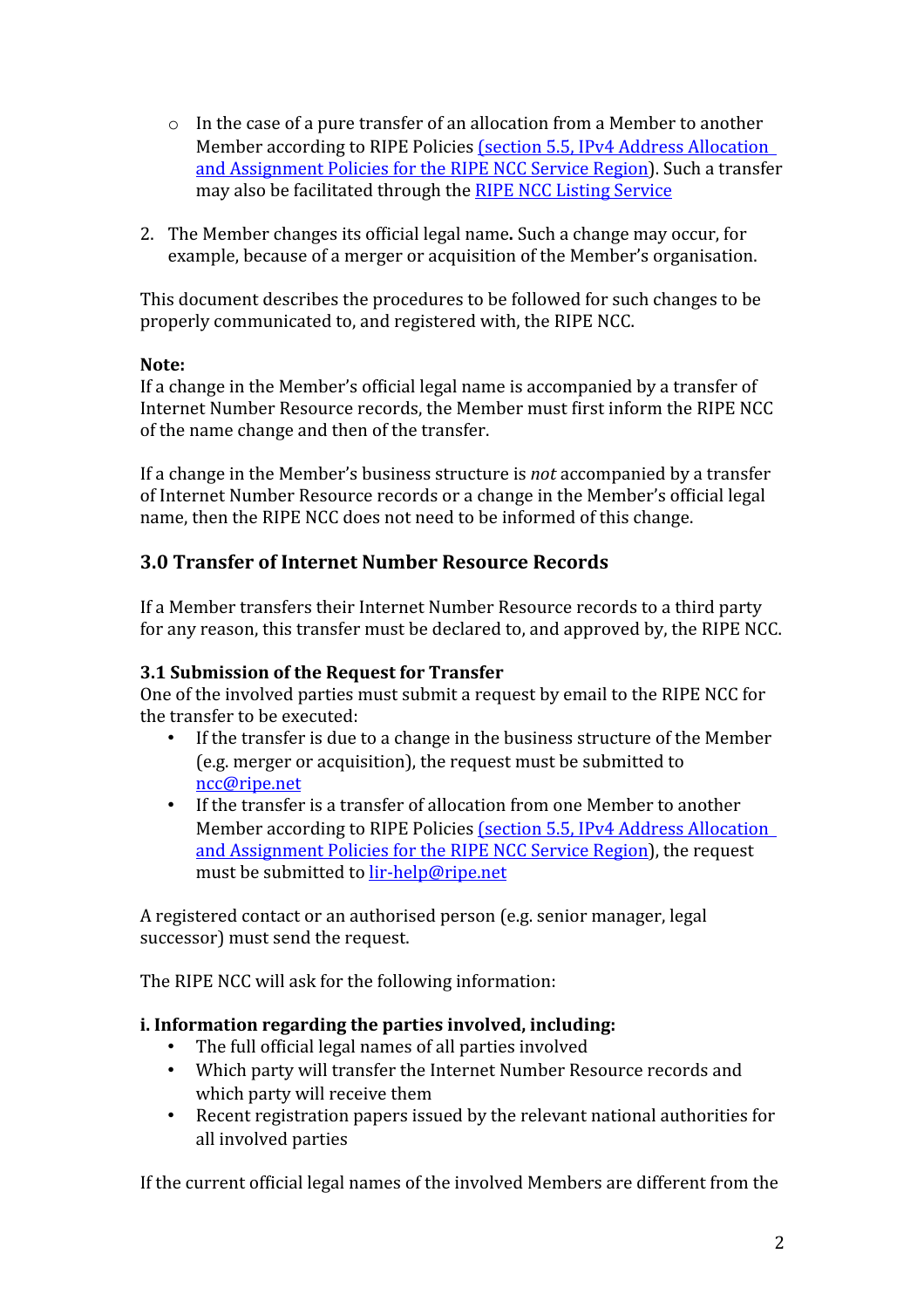ones in the relevant signed RIPE NCC Standard Service Agreement, then the procedure described under section 4.0 must be followed prior to the transfer of the Internet Number Resource records. The procedure described under section 4.0 is not necessary for the transferring Member if the RIPE NCC Standard Service Agreement of the transferring Member is terminated (see Closure of LIR and Deregistration of Internet Number Resources, [section A.1.1.](http://www.ripe.net/ripe/docs/closure/#a11) and [section](http://www.ripe.net/ripe/docs/closure/#a12)  [A.1.2.\)](http://www.ripe.net/ripe/docs/closure/#a12).

# **ii. A description of the reason for the transfer (for example, due to merger, acquisition, or transfer of allocation according to the RIPE policies)**

If the transfer is taking place due to a change in the structure of the organisation(s) involved, a description of the changes among the organisation(s) is necessary. The description must be accompanied by all official legal documents proving/supporting the changes the request is based on.

#### **iii. A list of the Internet Number Resource records that are requested to be transferred. If** *all* **of the transferring Member's Internet Number Resource records registered are being transferred, a confirmation of this is requested.**

The Member must also indicate any End User assignment agreements that are requested to be transferred.

If a Member transfers all of their Internet Number Resource records, the RIPE NCC Standard Service Agreement of the Member may be terminated (see Closure of LIR and Deregistration of Internet Number Resources, [section A.1.1.\)](http://www.ripe.net/ripe/docs/closure/#a11).

## **iv. The correct contact details of all organisations involved**

The RIPE NCC may ask the organisations involved to confirm the correctness of their contact details or to update them. The contact details include the billing contact details and the VAT number details.

## **v. A Transfer Agreement signed by both parties or by their legal successors**

The RIPE NCC will make a template of the Transfer Agreement available. Either party may submit the Transfer Agreement to the RIPE NCC, signed by authorised persons for both parties. The RIPE NCC may ask the other party/parties to confirm their agreement to the transfer. The confirmation must be authorised (signed or sent) by a contact person or authorised person (e.g. senior manager, legal successor).

If the transferring party no longer exists by the time the RIPE NCC is being informed, the receiving party must send:

- An official document (issued by a national authority) confirming the closure of the transferring party; and
- A copy of an older signed agreement between the relevant parties mentioning the transfer of the Internet Number Resource records. If such an agreement is not available, the receiving party must send confirmation of the transfer to the RIPE NCC signed by an authorised person (e.g. senior manager, legal successor). The RIPE NCC reserves the right to reverse the transfer should another party object to this transfer and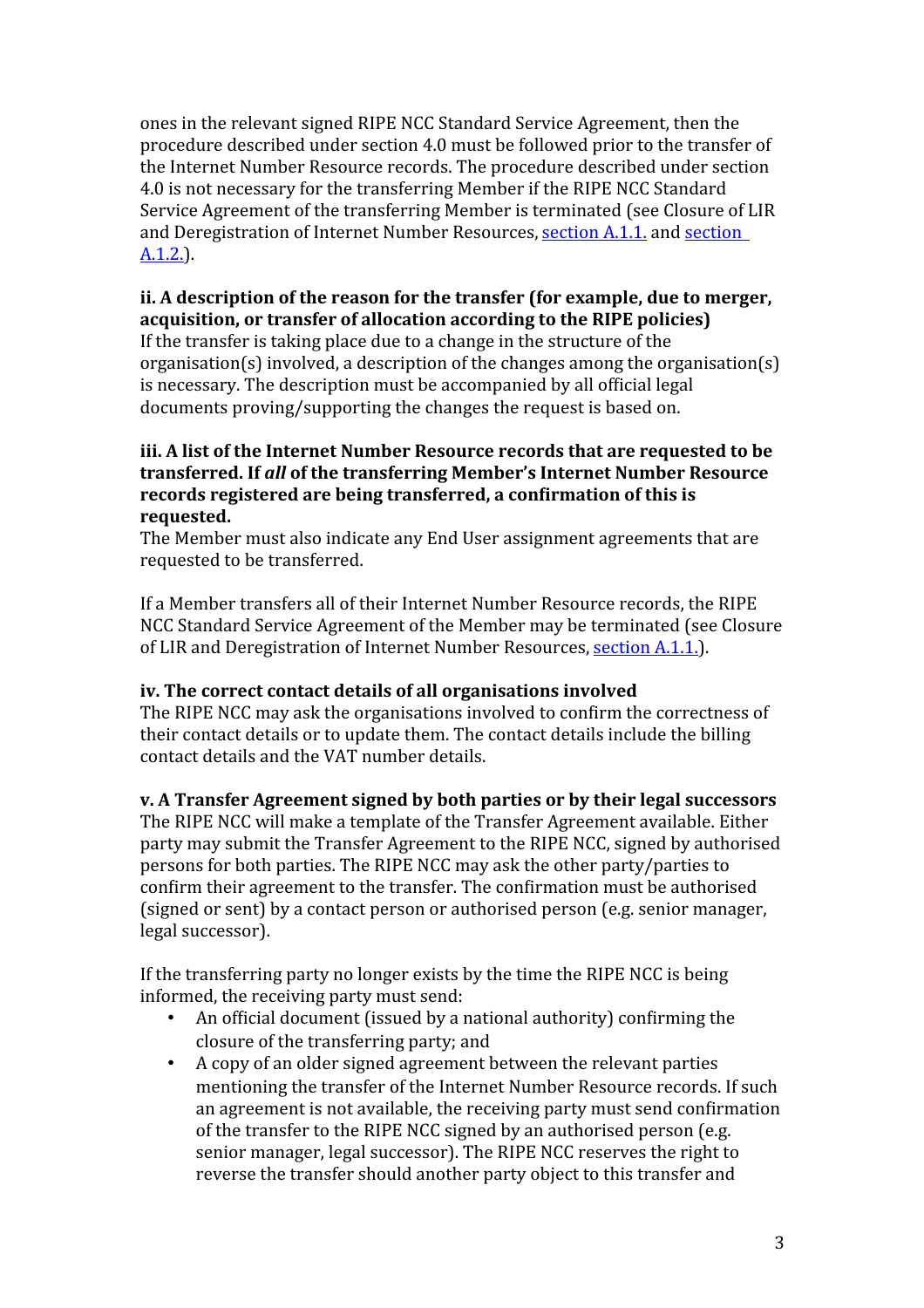provide an agreement that proves that the Internet Number Resource records should have been transferred to them

#### **vi. An overview of the utilisation of all allocations and of the status of all independent Internet Number Resource assignments**

The RIPE NCC may ask for an overview of the utilisation of all Internet Number Resources registered to the Member and of all End User assignment agreements signed by the Member.

## <span id="page-3-2"></span>**3.2 The Receiving Organisation is not yet a Member**

Members may wish to transfer their Internet Number Resource records to another Member or to an organisation that is not yet a Member.

If the Internet Number Resource records are transferred to a non-Member, the receiving organisation can:

- Apply to be a Member by signing the RIPE NCC Standard Service Agreement before the transfer takes place [\(more information on how to](http://www.ripe.net/membership/new-members)  [become a Member is available\)](http://www.ripe.net/membership/new-members); or
- Undertake all rights and obligations from the RIPE NCC Standard Service Agreement signed by the transferring Member. This might happen if all Internet Number Resource records are transferred. The transferring party is then no longer considered to be a Member

If the receiving organisation refuses to do either of the above, the RIPE NCC will not transfer the Internet Number Resource records to them.

The request for the transfer can be submitted as described in section 3.1.

## <span id="page-3-1"></span>**3.3 Financial Consequences**

All outstanding invoices and all outstanding financial obligations must be paid in full. If the RIPE NCC Standard Service Agreement is terminated in the course of the RIPE NCC financial year, the service fee for this Member must be paid for the full year. The payment is the responsibility of the receiving Member.

If the receiving organisation decides to sign the RIPE NCC Standard Service Agreement, then a sign-up fee must be paid (see [RIPE NCC Charging Scheme\)](http://www.ripe.net/ripe/docs/charging).

#### <span id="page-3-0"></span>**3.4 Internet Number Resource Registration and RIPE Database Issues**

The RIPE NCC will review the status of any IP address allocation or independent Internet Number Resource assignment maintained by the organisations involved in compliance with the RIPE Policies current at the time of the transfer.

The receiving Member must deregister from the RIPE Database any invalid or overlapping registrations or unused assignment approvals.

The RIPE NCC will update the registry, including all RIPE Database objects maintained by the RIPE NCC that are related to this transfer. The transferring Member must update all RIPE Database objects maintained by them that are related to this transfer.